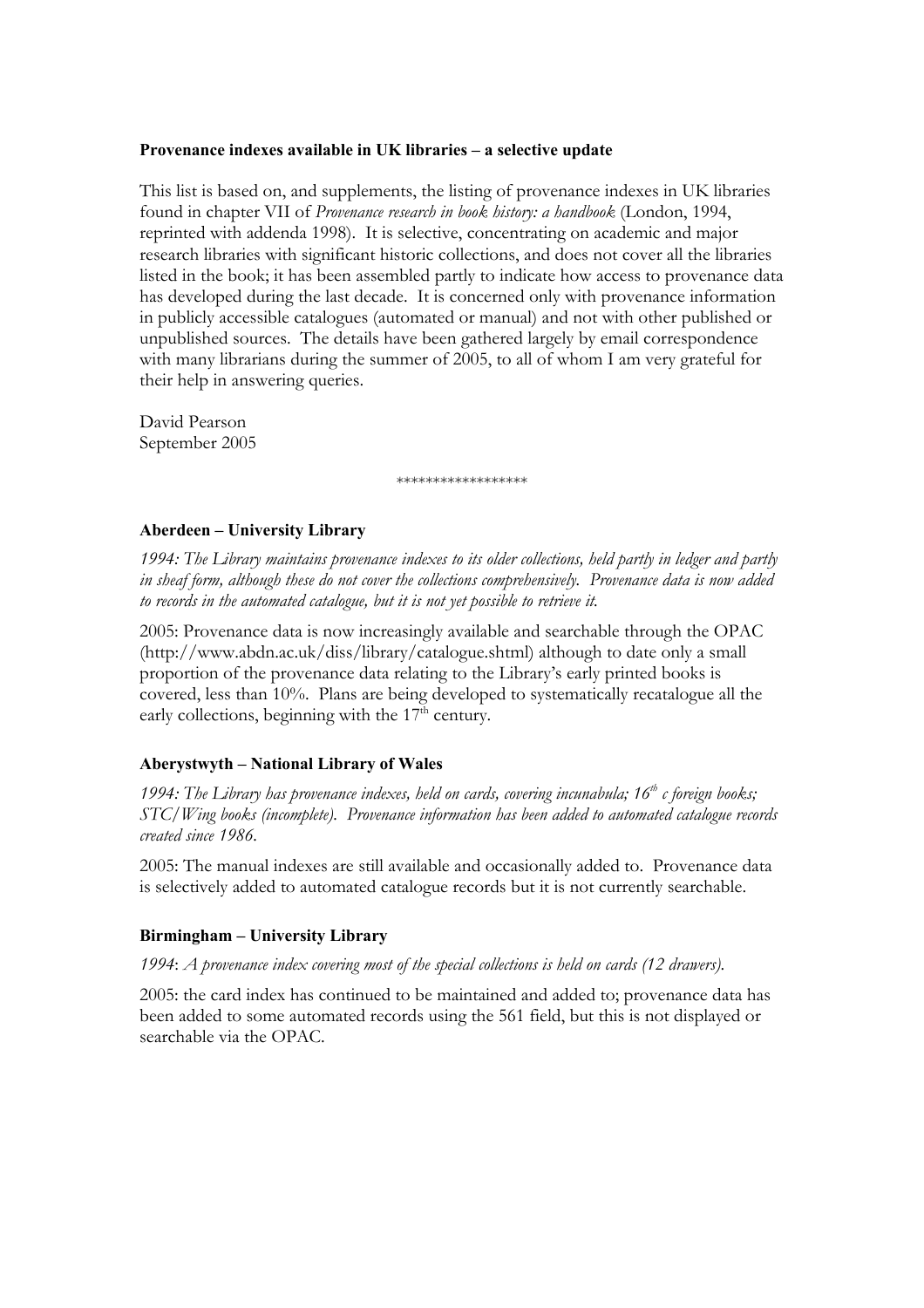## **Cambridge – Christ's College**

*1994: The Old Library was recatalogued ca.1990, on cards. Donors' names, and bookplates, are noted, but not indexed.*

2005: Online cataloguing of the Old Library began in 1998; automated records are being added to Newton (http://collan-newton.lib.cam.ac.uk/), with provenance data included, searchable by keyword or name heading. To date only a small proportion of the collection has been covered (about 250 books out of 25,000).

### **Cambridge – Corpus Christi College**

*1994*: *Archival sources, and printed catalogues, only*.

2005: the early printed books in the Parker Library are being recatalogued to a high standard, as a special project; automated records are being added to Newton (http://collan-newton.lib.cam.ac.uk/), with provenance data included, searchable by keyword or name heading.

## **Cambridge – Emmanuel College**

*1994: Archival and printed sources only, and a manuscript index made in 1938.*

2005: the 1938 index is still in use. The Sancroft Collection is in the process of being catalogued, in automated format, with provenance data recorded and searchable; this is not yet publicly available but can be accessed by staff to answer queries.

### **Cambridge – Gonville and Caius College**

### *1994: Archival sources, and printed catalogues, only.*

2005: a small proportion of the Old Library has had automated catalogue records created, which have been added to Newton (http://collan-newton.lib.cam.ac.uk/); these include provenance data, which is searchable by name heading. So far, this covers one bay of the Old Library, together with new acquisitions and material which has been recatalogued. Provenance data will continue to be added to all newly created or upgraded catalogue records.

### **Cambridge – King's College**

*1994: Early 20th c donors' index, with later ms indexes of bookplates and armorial bindings.*

2005: Automated catalogue records have been created for many early printed books, although coverage is not yet complete; these are added to Newton (http://collannewton.lib.cam.ac.uk/) and include provenance data which is searchable by keyword.

### **Cambridge – Magdalene College**

*1994: Archival sources, and printed catalogues, only.* 2005: as in 1994.

### **Cambridge – Pembroke College**

*1994: Archival sources, and printed catalogues, only.* 2005: As in 1994.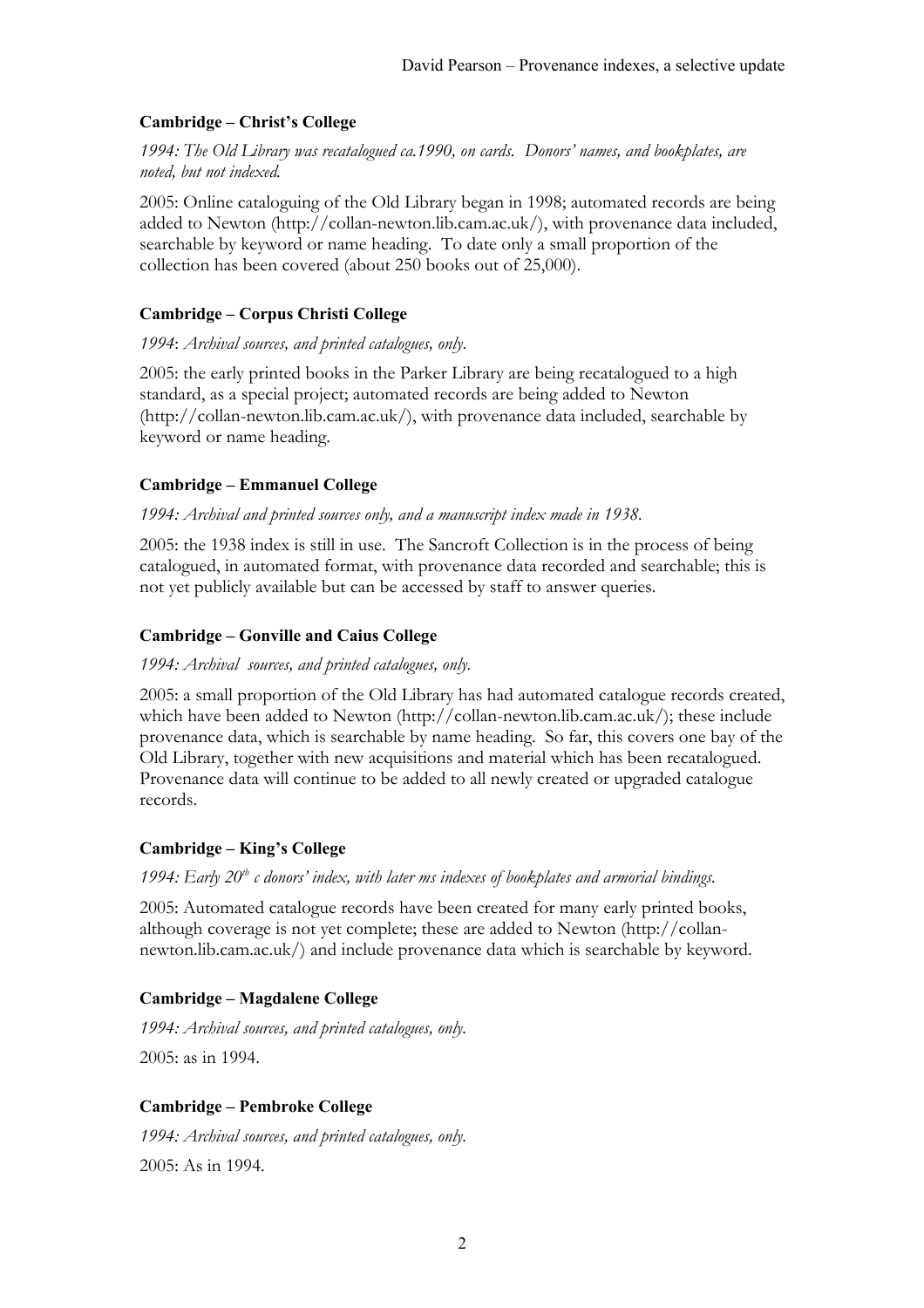## **Cambridge – Peterhouse**

*1994: A comprehensive provenance index to the Perne Library, on cards, was completed in 1992.* 2005: as in 1994.

## **Cambridge – Queens' College**

*1994: Work is in progress on a provenance index for the Old Library.*

2005: As in 1994; it has not yet been possible to complete this, or to automate any catalogue records for early books, through lack of resources. Costings have been developed for a project to recatalogue the Old Library, online.

### **Cambridge – St Catharine's College**

*1994: Archival sources, and printed catalogues, only.*

2005: The card catalogue for early printed books is gradually being automated, as resources permit, with records put into Newton (http://collpw-newton.lib.cam.ac.uk/). Provenance data is included and searchable by keyword. To date there are a little under 100 records retroconverted in this way.

## **Cambridge – St John's College**

*1994: An incomplete provenance index on cards (one and a half drawers) was compiled during the 20th century.*

2005: A recataloguing project for the Upper Library (where the bulk of the historic collections are concentrated) began in 2001 and will run to 2006. The automated records all include provenance data which is searchable by name heading or keyword; records are added to Newton (http://collpw-newton.lib.cam.ac.uk/) where many can now be found. The Library website includes in the Special Collections pages a section of examples of interesting provenances and bindings

(http://www.joh.cam.ac.uk/library/special\_collections/).

# **Cambridge – Sidney Sussex College**

*1994: The Library is currently being recatalogued in automated format and provenances are indexed and searchable.*

2005: Over 80% of the early printed books have now been recatalogued, with records added to Newton (http://collpw-newton.lib.cam.ac.uk/). Provenance data is included and searchable by keyword.

# **Cambridge – Trinity College**

*1994: A provenance index was begun by H.M. Adams, running to several hundred entries, but it has been added to little since Adams's time.*

2005: A project to automate catalogue records for early printed books began in 1995 and ca. 70-80% of the holdings are now covered, with records available on Newton or via the College Library OPAC. Provenance data is not included, however.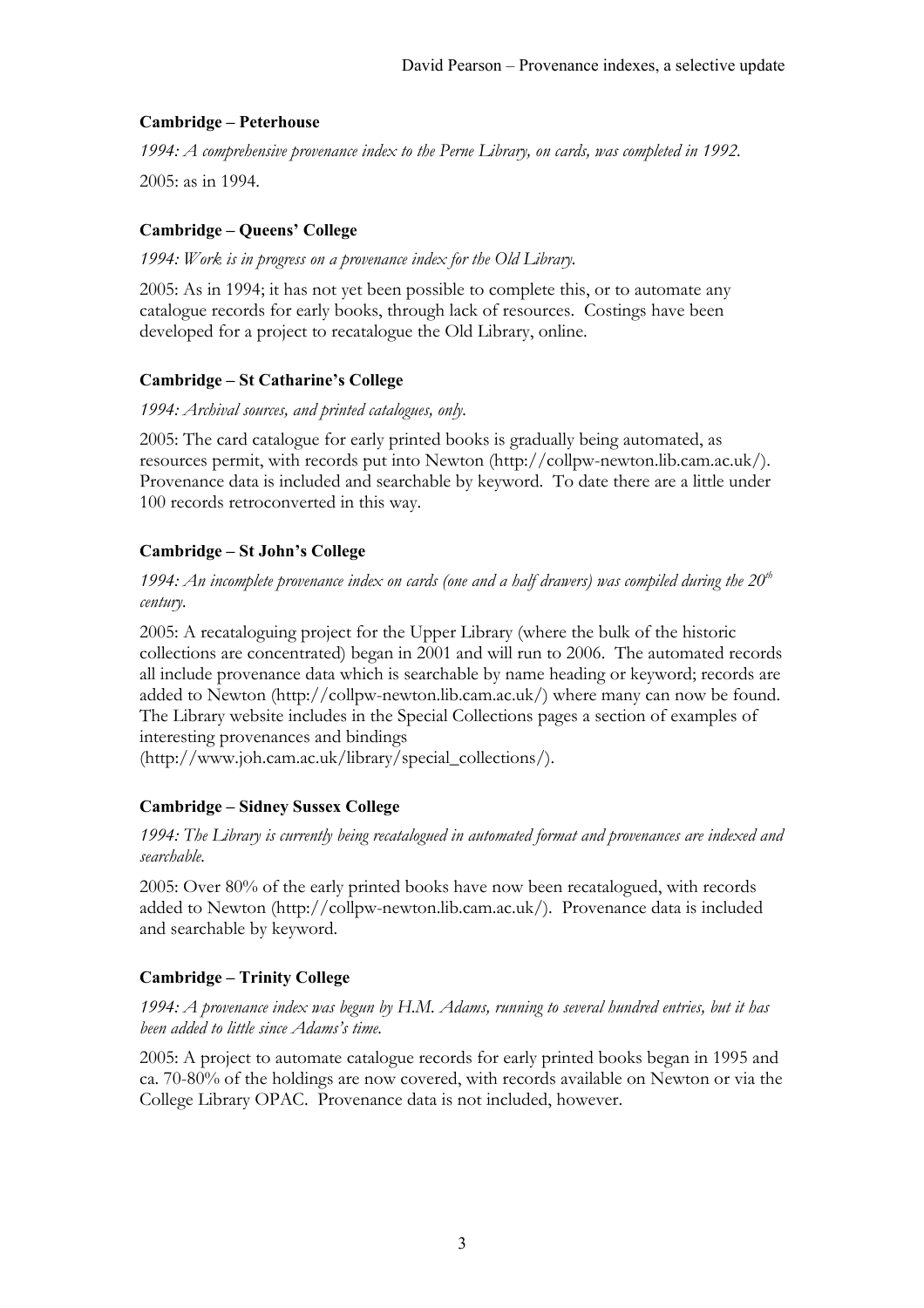# **Cambridge – Trinity Hall**

*1994: Archival sources, and printed catalogues, only.*

2005: As in 1994.

## **Cambridge – University Library**

*1994: A partial handwritten provenance index made by Charles Sayle (d.1924) is available as Add.Ms.6450. The Rare Books Room has two card indexes relating to provenance, covering only a very small proportion of the bookstock, with two further drawers of owners and donors available for manuscripts.* 

2005: as in 1994, although provenance data is now included in newly created catalogue records for early printed books.

### **Canterbury – Cathedral Library**

*1994: All the printed books pre-1901 were recatalogued in automated format 1978-83 and provenances were recorded; access to this data is via printouts from the system.*

2005: The Cathedral Library catalogue is available online as part of the OPAC of the University of Kent at Canterbury (http://opac.kent.ac.uk), and the comprehensive provenance information which was included in the recataloguing exercise is fully searchable.

## **Colchester – Harsnett Library**

### *1994: Reference to the printed catalogue of 1888 only*.

2005: The collection was transferred to Essex University Library in 2002, and recatalogung in automated format began the following year. This project is scheduled to run to the end of 2005. Provenance data is being included in the records.

### **Dublin – Trinity College**

*1994: A provenance index on cards was begun in 1970 and covers all material acquired since then (70 drawers).*

2005: The card index has been closed and all the data has been transferred to the automated catalogue (www.tcd.ie/library), where the provenance headings can be searched and displayed (with the statement "former owner"). All books catalogued since 1968 should be covered in this way (estimated at about 17% of the Library's total holdings). A major retroconversion project for the older books in TCD is currently beginning but the first phase will not involve full recataloguing with book in hand; it is hoped that this might be done as phase 2, when full provenance data would be included, but there is not as yet any timing or funding for this.

### **Durham – Cathedral Library**

*1984: The pre-1801 books were recatalogued 1978-82 and there is a comprehensive provenance index available in the Library, in sheaf binders*.

2005: the manual provenance index created during the recataloguing project remains available onsite; it has not yet been possible to automate this and make it available online, although there are plans to do so.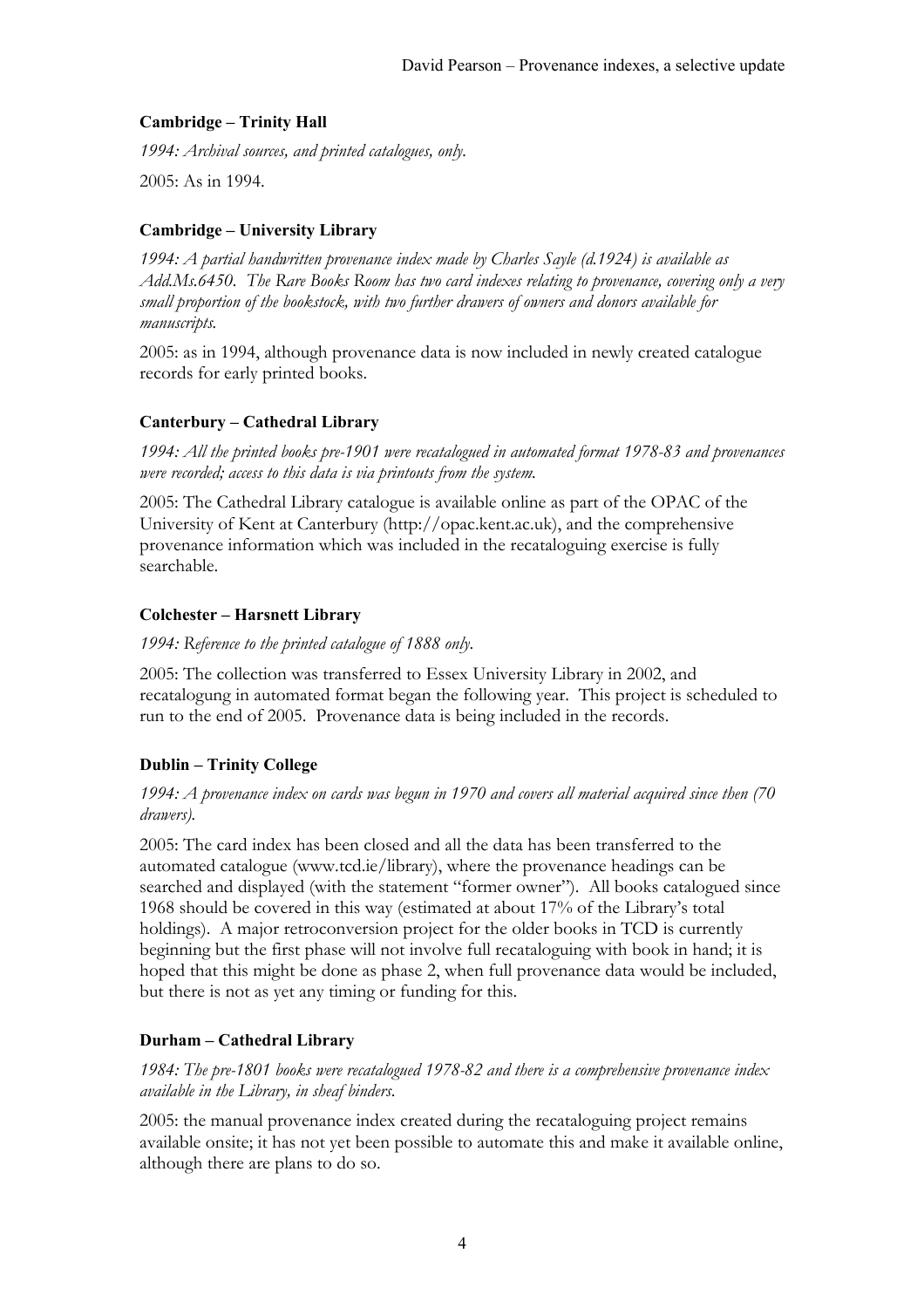## **Durham – University Library**

*1994: A provenance index in sheaf binders was begun in the 1940s and provenances of all newly acquired or recatalogued material have been incorporated since then; runs to ca.10,000 entries.*

2005: many of the historic printed collections have been fully catalogued online during the last two decades and comprehensive provenance data is included, and searchable in the OPAC (http://library.dur.ac.uk) via the keyword option.

### **Edinburgh – National Library of Scotland**

*1994: A file of provenance information on printed books has been maintained since the 1960s. The main file is held in four large sheaf binders and the entries include transcriptions of, and notes on, the inscriptions. The index of names currently runs to eight sheaf binders. Most entries relate to pre-1800 Scottish inscriptions. A separate index of bookplates is also maintained. It is hoped that provenance information will be included, and searchable, in the online catalogue sometime during the 1990s. Dr Brian Hillyard's file on Scottish book collectors is available on request in the South Reading Room.*

2005: Since mid-1996 all records in the online catalogue

(www.nls.uk/catalogues/index.html) for new accessions of older books have incorporated descriptions and indexing (by name) of provenance information, and the retroconversion of earlier card catalogue records for older books follows the same procedures in cases when the work is carried out book-in-hand. At the time of writing approximately 5,000 records for pre-1901 books include information of this kind. It is still necessary to refer to a manual file of provenance information (mostly relating to pre-19th-century Scottish inscriptions) which was maintained in the Manuscript Collections Division from the 1960s to the late 1990s, comprising four large sheaf binders of transcriptions (with notes) of inscriptions, arranged by shelfmark of book, and an index of names in eight sheaf binders. There is also a separate sheaf index of bookplates. Brian Hillyard's working draft of a directory of pre-1900 Scottish book collectors is available on request to Rare Book Collections.

### **Edinburgh – University Library**

*1994: A provenance index for printed books currently occupies nine sheaf binders, with a separate index for provenances of manuscripts. Since 1985, new acquisitions have been catalogued online.*

2005: As in 1994. Automated records for early books do not include provenance data.

### **Glasgow – University Library**

*1994: Several separate provenance indexes are available in sheaf binders, for printed books and manuscripts. Since 1986, new cataloguing has been done online, with provenance information recorded but not yet retrievable.*

2005: The sheaf binders are no longer maintained or publicly available; the data has all been transferred to the online catalogue, and further provenance data has been added as books have been catalogued or recatalogued. Former owners are searchable in the OPAC by name heading; there is a special index option in the catalogue for "provenance, printers and places" (http://eleanor.lib.gla.ac.uk/search/e).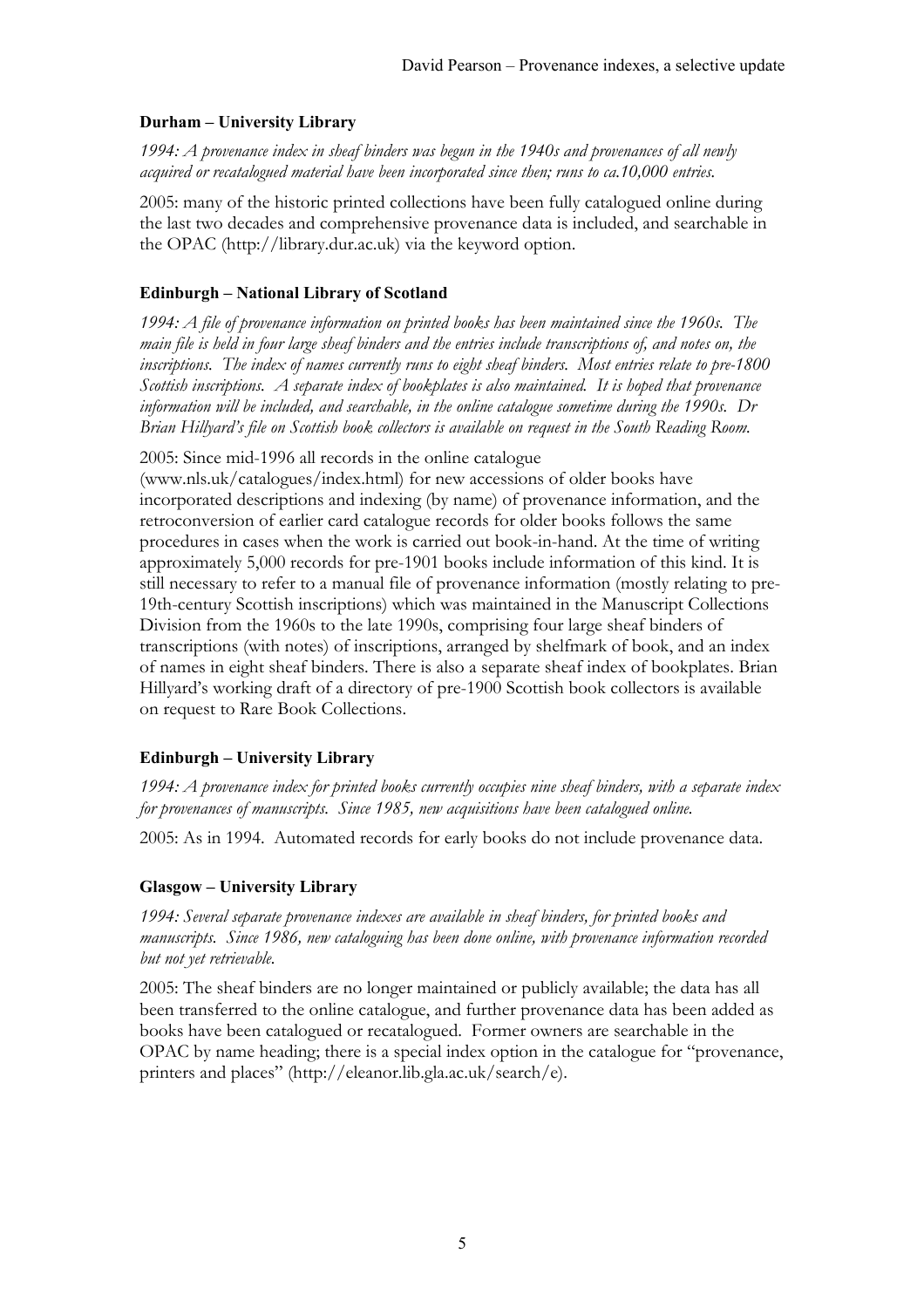### **Lampeter – St David's College**

*1994: Reference to the printed catalogue of 1975 only.*

2005: a provenance index on cards has been developed, although there are no immediate plans for automating it. Provenance data was added to all automated records created during the RSLP-funded projects which covered early pamphlets, and  $19<sup>th</sup>/20<sup>th</sup>$ -century Welsh-associated items.

# **Leeds – University Library**

*1994: A provenance index on cards is maintained for the Brotherton Collection, covering all material acquired since 1952 (ca.2000 entries); a provenance index has recently been started for other Special Collections.*

2005: As in 1994. Automated records for early books do not usually include provenance data.

## **Liverpool – University Library**

*1994: A provenance index on cards was begun in the early 1970s, and covers material acquired since then, with some earlier coverage; it currently runs to 6 drawers and covers about a third of the Special Collections.*

2005: As in 1994. Some information on former owners has been added to the collection descriptions on the website.

### **London – British Library**

*1994: Archival sources, and printed catalogues, only.*

2005: as in 1994.

# **London – King's College**

*1994: no entry*.

2005: Provenance data has been systematically added to all records for special collections since 1996 and is searchable in the OPAC (www.kcl.ac.uk/iss), which includes a dedicated search option for provenance headings. About 50% of the Library's holdings of early printed books and special collections are now catalogued to this level.

### **London – Lambeth Palace Library**

*1994: The author catalogue for printed books (on cards) includes a limited amount of provenance information. Plans for computerization include a field for the indexing of provenance*.

2005: the catalogue has been automated and now covers all the Library's holdings of printed books except for the Sion College collection. Provenance data is included and searchable via a dedicated "provenance" search option in the OPAC (www.lambethpalacelibrary.org).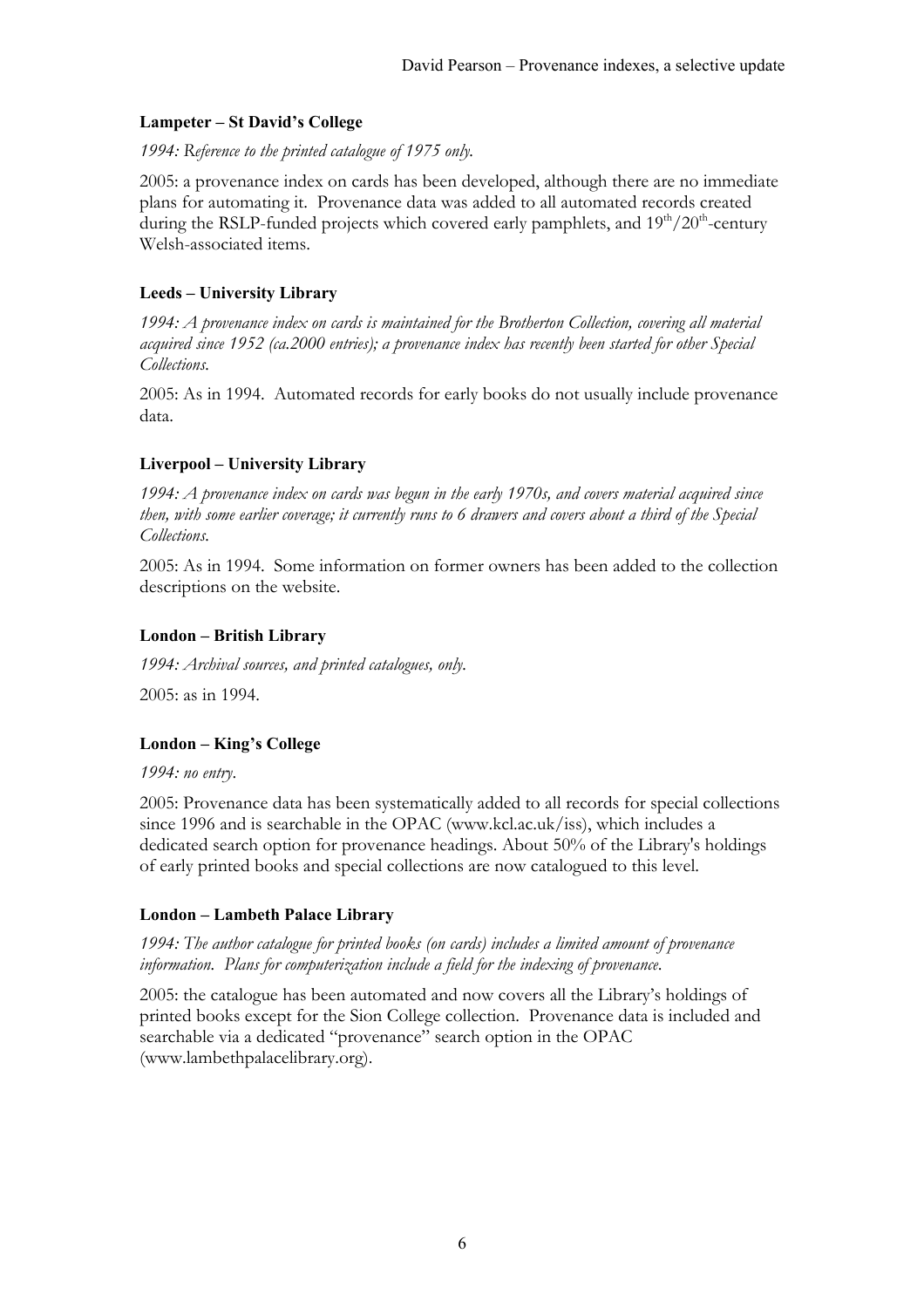## **London – National Art Library**

*1994: The recataloguing of the Library's special collections, in automated format, began in 1991. Provenances are thoroughly recorded and are searchable through the online catalogue.*

2005: the policy of comprehensively recording provenance when cataloguing special collections has continued. Since 1994, the two major foundation collections of early printed books (Dyce and Forster) have been completely recatalogued, with provenance recorded and searchable in the OPAC (www.vam.ac.uk/nal/catalogues/index.html).

# **London – Senate House Library**

### *1994: Reference to printed catalogues only.*

2005: provenance data has been included in catalogue records created for early printed books since the mid 1990s, including those for several major collections which have been comprehensively recatalogued (Goldsmiths', Durning-Lawrence, Sterling, Price, De Morgan). Former owners can be searched and displayed in the OPAC (www.shl.lon.ac.uk) by heading or keyword.

## **London – University College Library**

### *1994: Reference to a printed catalogue only.*

2005: provenance data has been included in catalogue records for early printed books for some years, indexed and searchable in the OPAC (www.ucl.ac.uk/library), and a growing number of such records will be found there. Additional separate indexes of bookplates and other provenance data are available on request.

### **London – Wellcome Library**

### *1994: Reference to printed catalogues only.*

2005: The Library's early books are all now catalogued online but most of the records were created via retroconversion, and it was not possible to add provenance data. Records for all newly acquired or recatalogued books, since the early 1990s, do include provenance data which is searchable in the OPAC (library.wellcome.ac.uk/catalogues.html) by keyword.

### **Manchester – Chetham's Library**

#### *1994: Archival sources, and printed catalogues, only.*

2005: A 5-year project to recatalogue the Library in automated format began in 1998 and approximately 85% of the pre-1801 books are now covered. Full provenance data is included, and searchable by name heading (www.chethams.org.uk/opac.htm). Significant features relating to ownership history are also indexed, and searchable according to the RBMS thesauri.

### **Manchester – John Rylands University Library**

## *1994: Partial access to provenances in the John Rylands collection is provided by a series of indexes in sheaf binders.*

2005: as in 1994, but some provenance information is now available in the OPAC records for both the pre-1972 John Rylands collections, and for other collections (www.library.manchester.ac.uk).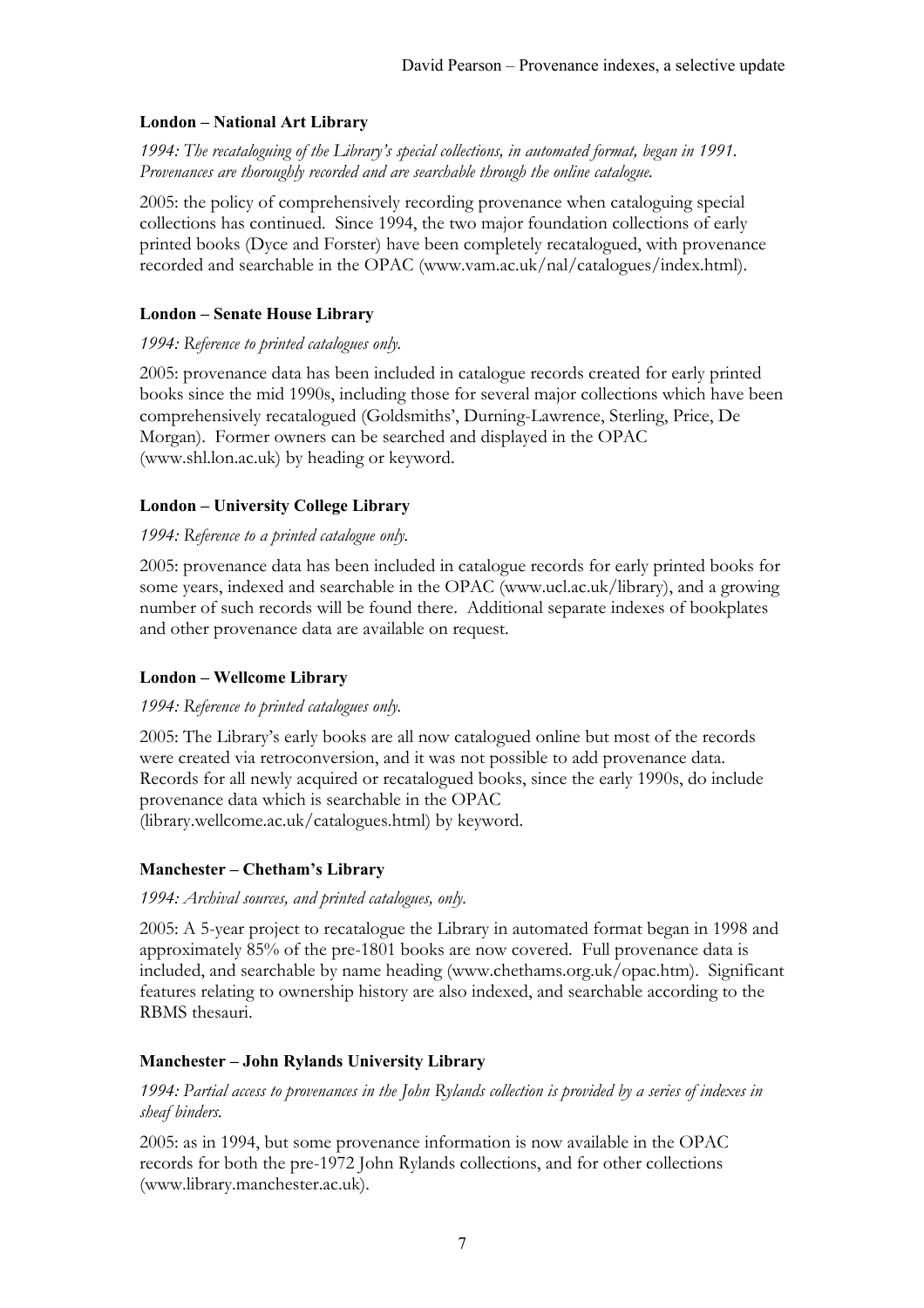## **Oxford – All Souls College**

### *1994: Archival and printed sources only*.

2005: The early printed books are progressively being catalogued online, with records added to OLIS (www.lib.ox.ac.uk/olis). Provenance data is included and is searchable by keyword in General Copy Notes, and displayable in OLIS by selecting the Full Display option. To date many of the pre-1800 foreign books have been covered (ca. 50% of 11,000 titles), but English material is much less well advanced.

# **Oxford – Balliol College**

### *1994: Archival sources, and printed catalogues, only.*

2005: The early printed books are progressively being catalogued online, with records added to OLIS (www.lib.ox.ac.uk/olis), and ESTC where appropriate. Provenance data will be added later, and will be searchable by keyword, and displayable in OLIS.

## **Oxford – Bodleian Library**

*1994: A provenance index on cards (4 drawers) is kept in Room 132; it is far from comprehensive. Since 1989, catalogue records for special collections items have been created on OLIS; provenance details are included, but are not yet indexed or searchable.*

2005: provenance data on OLIS (www.lib.ox.ac.uk/olis) is now searchable by keyword in General Copy Notes, but only a very small proportion of the Library's holdings of early books is catalogued to this level of detail.

# **Oxford – Christ Church**

*1994: A provenance index in an exercise book, covering about two-thirds of the Library's early printed books was compiled in the 1930s and is available in the Library.*

2005: automated catalogue records for over 30,000 early printed books have been added to OLIS (www.lib.ox.ac.uk/olis), and include provenance data which is searchable using the keyword in General Copy Notes option. Addition of further records is ongoing. The Christ Church Library web pages also carry detailed information and guidance on provenance research within the collections – see "Resources for provenance research" at http://www2.chch.ox.ac.uk/library/public/library.html, which includes a separate "provenance index of books catalogued on OLIS".

# **Oxford – Corpus Christi College**

### *1994: Archival sources only*.

2005: The early printed books are progressively being catalogued online, with records added to OLIS (www.lib.ox.ac.uk/olis). Provenance data has selectively been included, searchable by keyword in General Copy Notes and displayable in OLIS by selecting the Full Display option. To date nearly 70% of the pre-1800 foreign books have been covered (ca. 6,280 titles), and about a third of the English material (ca. 9,920 titles).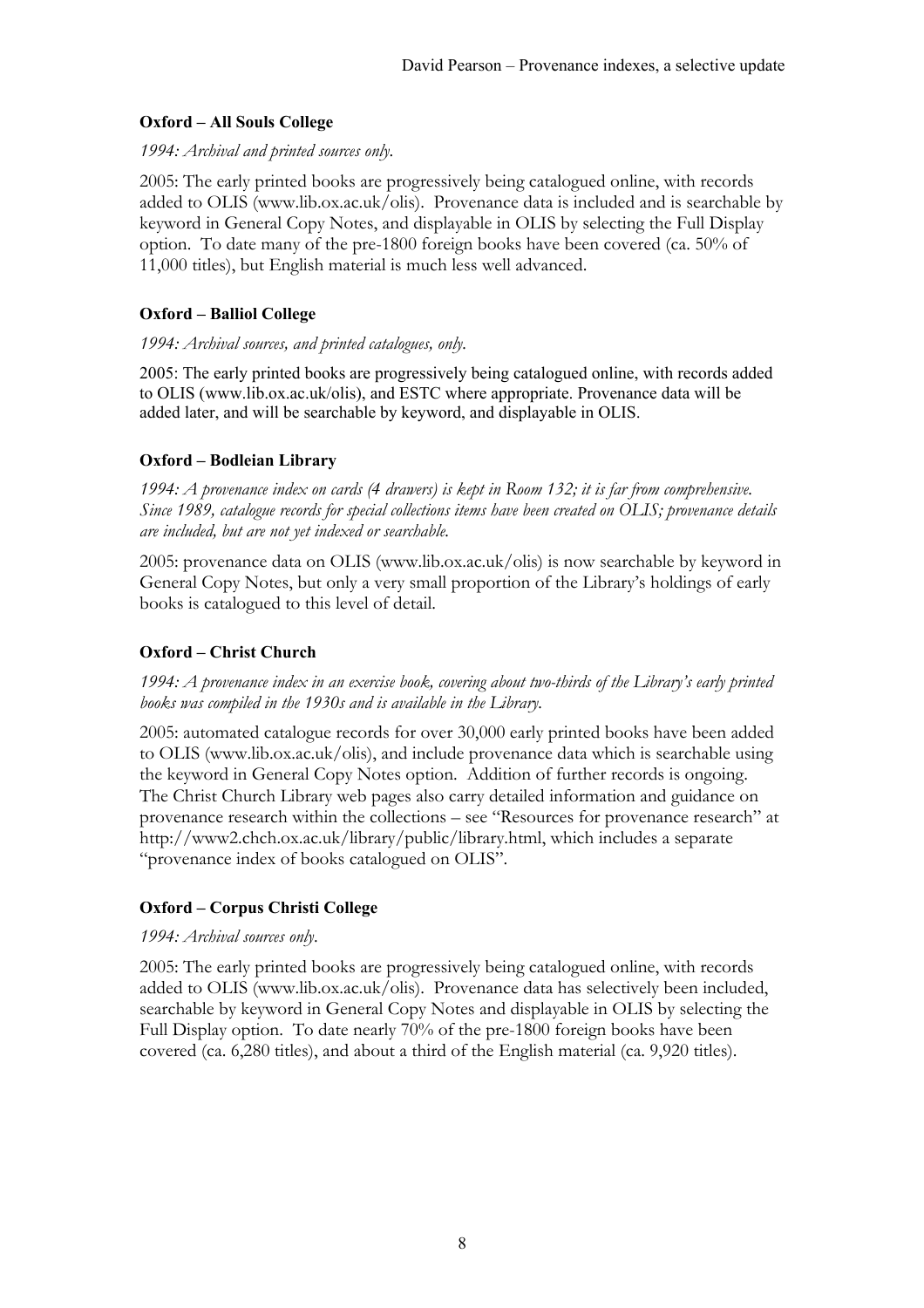## **Oxford – Exeter College**

*1994: A provenance index on cards is available in the Library, covering most of the pre-1701 books; it is still being added to.*

2005: The early printed books are progressively being catalogued online, with records added to OLIS (www.lib.ox.ac.uk/olis). Provenance data is included and is searchable by keyword in General Copy Notes, and displayable in OLIS by selecting the Full Display option. To date about half the pre-1800 foreign books have been covered (ca. 50% of 3,080 titles), but no English material is included.

# **Oxford – Jesus College**

*1994: The card catalogue to the Old Library includes half a drawer of "autographs"; coverage is not systematic or comprehensive.*

2005: The early printed books (ca.10,500 items) have all been catalogued online, with records added to OLIS (www.lib.ox.ac.uk/olis). Provenance data is included and is searchable by keyword in General Copy Notes, and displayable in OLIS by selecting the Full Display option.

## **Oxford – Magdalen College**

## *1994: Archival sources, and printed catalogues, only.*

2005: The early printed books are progressively being catalogued online, with records added to OLIS (www.lib.ox.ac.uk/olis). Provenance data has been included for some records and is searchable by keyword in General Copy Notes, and displayable in OLIS by selecting the Full Display option. To date all the pre-1800 foreign books have been covered (3676 items), and about 70% of the 4750 English imprints.

### **Oxford – Merton College**

### *1994: There is a card index (one drawer) of owners and donors, incomplete, and added to occasionally.*

*2005:* The early collections are progressively being catalogued online, with records added to OLIS (www.lib.ox.ac.uk/olis). The foreign imprints (4700 items) are largely complete, and work is ongoing on English imprints. Provenance data is included and is searchable by keyword in General Copy Notes, and displayable in OLIS by selecting the Full Display option.

### **Oxford – New College**

*1994: A provenance index on cards was begun some years ago, but it has not been possible to complete it; there are ca.100 entries, neither comprehensive nor systematic.*

2005: The early collections are progressively being catalogued online, with records added to OLIS (www.lib.ox.ac.uk/olis). Provenance data is included and is searchable by keyword in General Copy Notes, and displayable in OLIS by selecting the Full Display option. About 20-25% of the College's holdings of early books are now catalogued in this way.

### **Oxford – Oriel College**

*1994: Archival sources only.* 2005: as in 1994.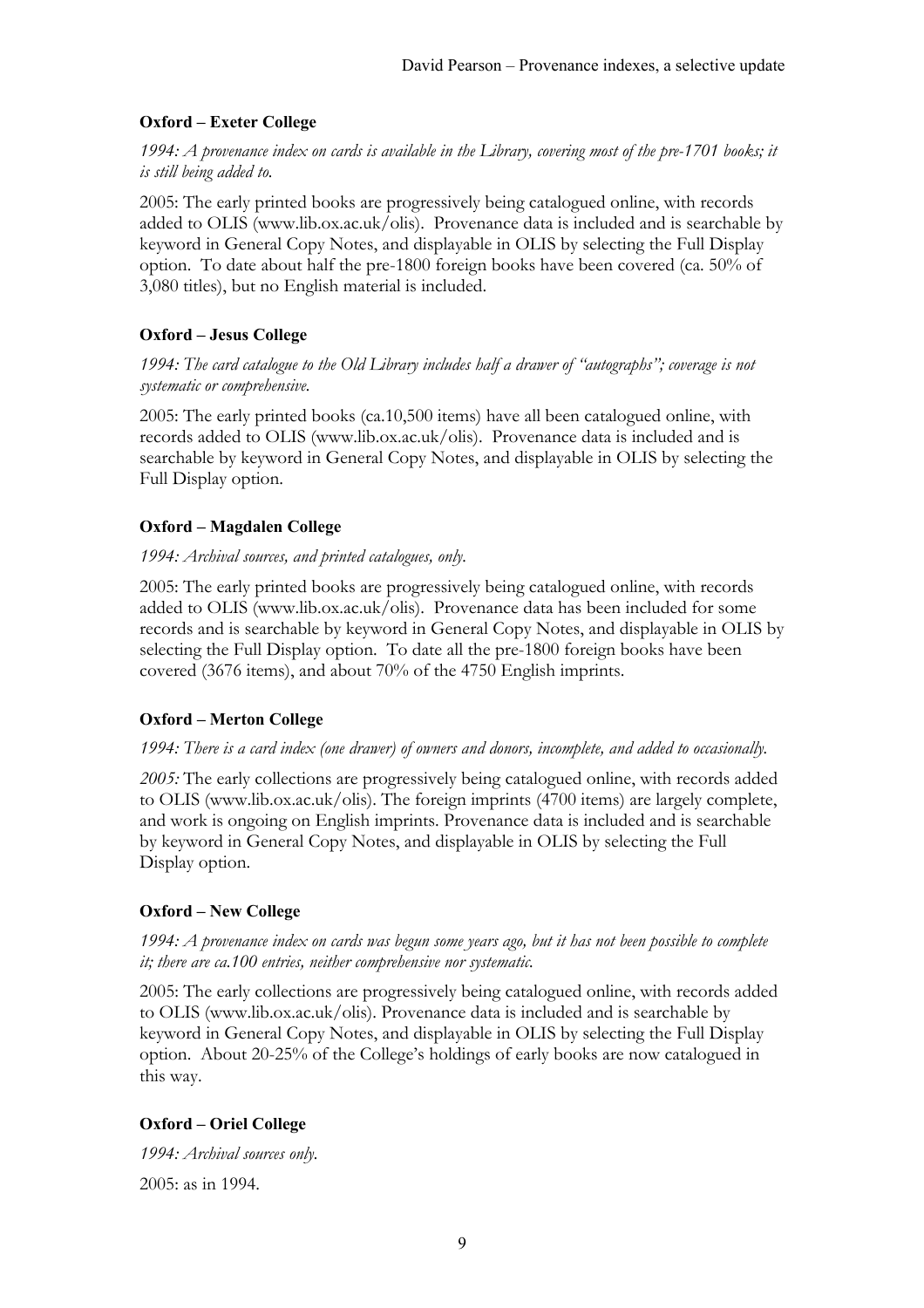# **Oxford – Pembroke College**

*1994: Archival sources only.*

2005: as in 1994.

## **Oxford – Queen's College**

*1994: There is a provenance index on cards (2 drawers), but coverage is not complete.*

2005: The early printed books are progressively being catalogued online, with records added to OLIS (www.lib.ox.ac.uk/olis). Provenance data is included and is searchable by keyword in General Copy Notes, and displayable in OLIS by selecting the Full Display option. To date just over 50% of the pre-1800 foreign books have been covered (ca. 10,000 items), and 35% of the English material (ca. 8350 items) .

## **Oxford – St John's College**

### *1994: Archival and printed sources only.*

2005: The early printed books (ca.11,300 items) have nearly all been catalogued online, with records added to OLIS (www.lib.ox.ac.uk/olis). Provenance data is included but is only searchable from within the College, as the records are suppressed from public view in OLIS.

# **Oxford – Trinity College**

*1994: A complete index of donors of books has been compiled, available as a typescript in the Library, together with a card index of donors (but not owners who were not donors).*

2005: The early printed books are progressively being catalogued online, with records added to OLIS (www.lib.ox.ac.uk/olis). Provenance data is included and is searchable by keyword in General Copy Notes, and displayable in OLIS by selecting the Full Display option. To date many of the pre-1800 foreign books have been covered (ca. 90% of 1780 titles), but no English material.

# **Oxford – Wadham College**

*1994: A separate handlist of donors is available in the Library; there are no indexes available covering owners who were not donors.*

 $2005:$  as 1994.

# **Oxford – Worcester College**

*1994: Archival and printed sources only.*

2005: as 1994.

# **Reading – University Library**

*1994: The Library has a provenance index on cards, although coverage is incomplete. It is maintained and added to as new material is acquired.*

2005: Provenance data is now added to online catalogue records for early printed books, using the MARC 561 field with added entries made for names (www.library.rdg.ac.uk).